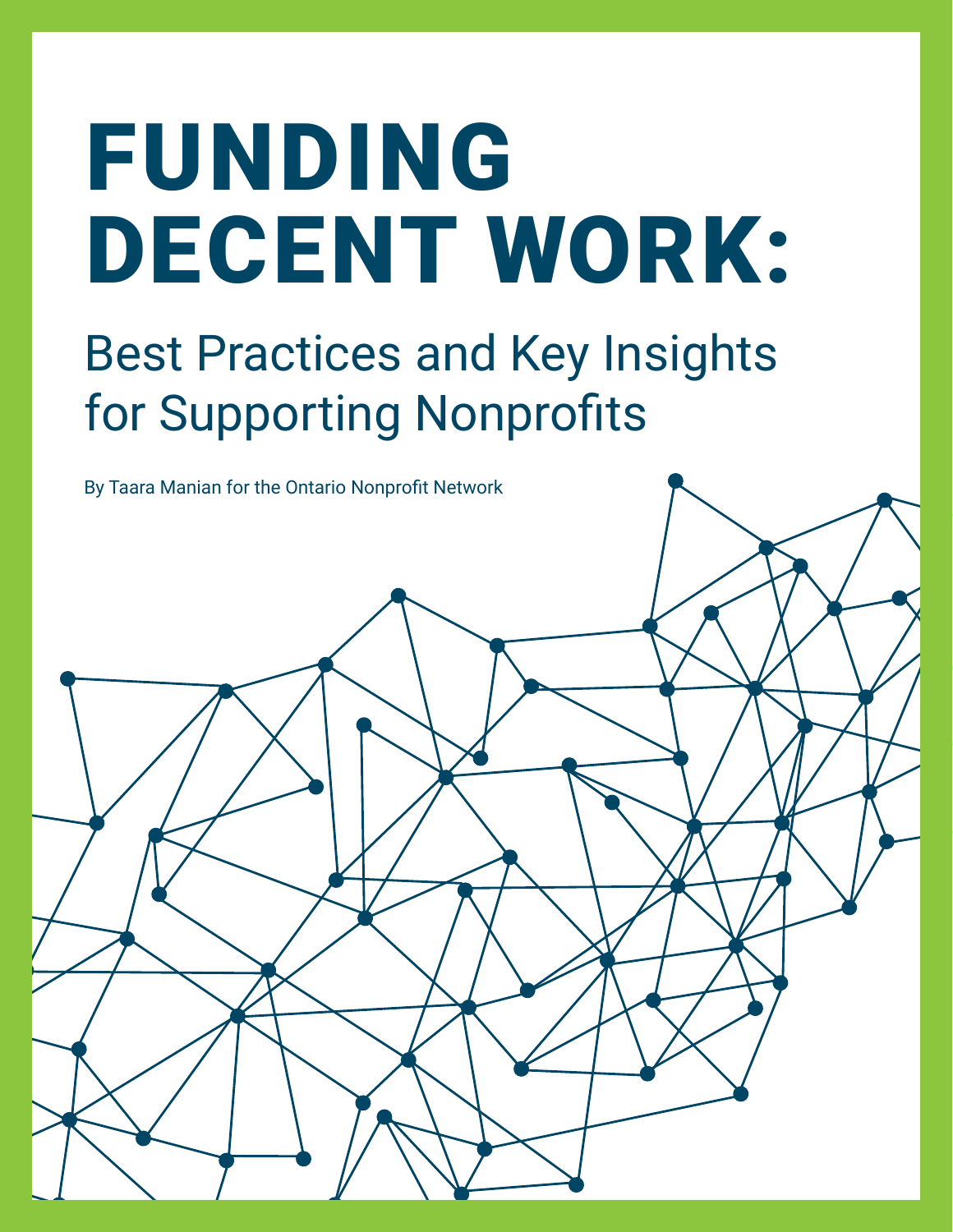## TABLE OF **CONTENTS**

| Lyle S. Hallman Foundation (LSHF)        |  |
|------------------------------------------|--|
| <b>Sussex Community Foundation (SCF)</b> |  |
| Esmée Fairbairn Foundation (EFF)         |  |
|                                          |  |

- Ford Foundation BUILD
- 7. List of Reviewed Documents .... 12

The ONN is the independent nonprofit network for the 58,000 nonprofits in Ontario, focused on policy, advocacy and services to strengthen the sector as a key pillar of our society and economy. We work to create a public policy environment that allows nonprofits to thrive. We engage our network of diverse nonprofit organizations across Ontario to work together on issues affecting the sector and channel the voices of our network to government, funders, and other stakeholders.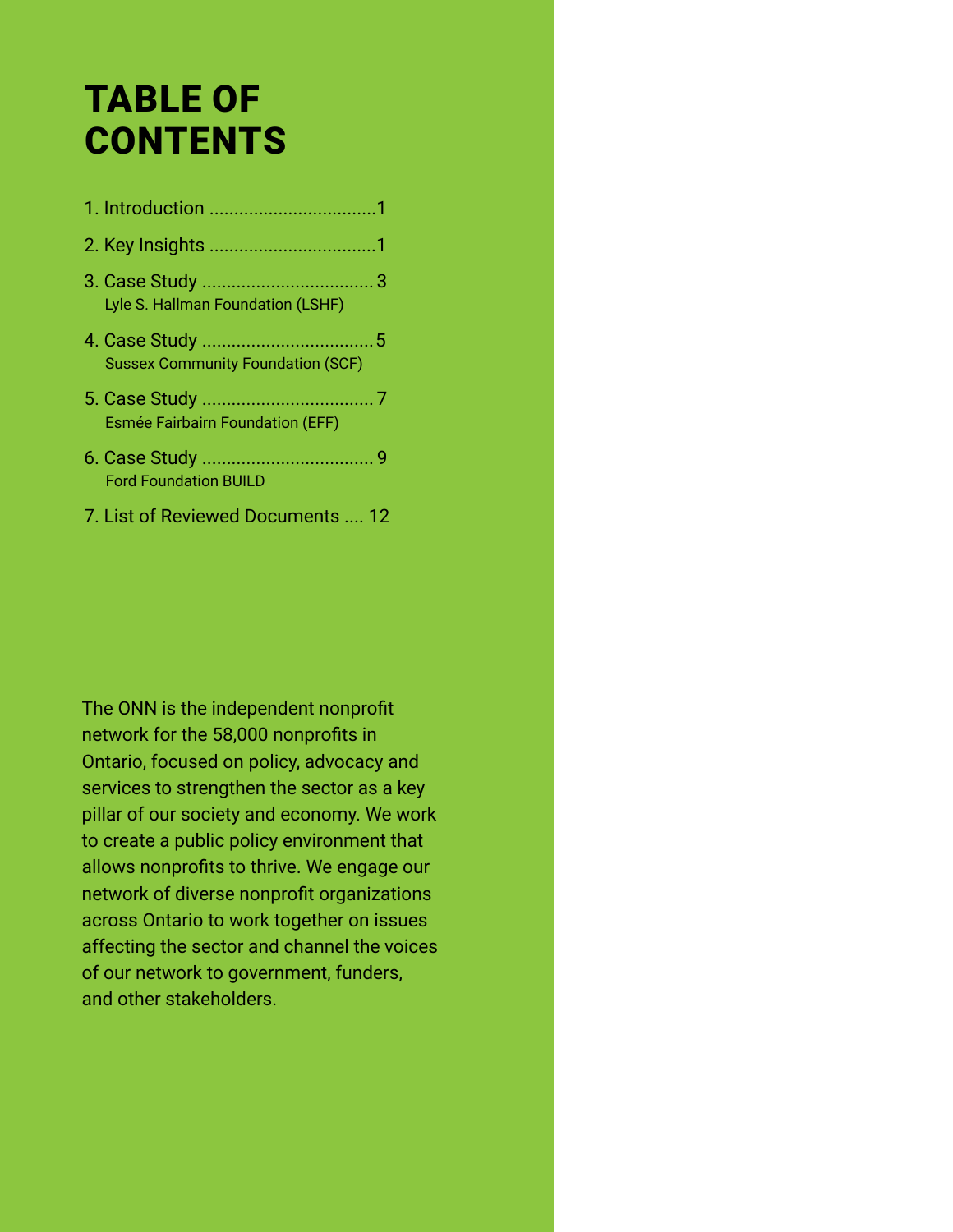## **INTRODUCTION**

This report was commissioned by the Ontario Nonprofit Network (ONN), which has been working for five years to engage the province's nonprofit sector to build a decent work movement. As part of this work, ONN also engages non-governmental funders to inform their journeys to becoming "decent work" funders, understanding that decent work funding practices help nonprofits to achieve their missions.

This document is a review of grant reports from four different funders: one from Canada, two from the United Kingdom, and one from the United States. It passes on the key insights their respective research and evaluation revealed regarding flexible "decent work" funding. We hope this review inspires more conversations and deepens the sector's commitment to decent work.

## KEY INSIGHTS

Each organization provided flexible grants in one form or another, and reported on the outcomes from that granting period. Whether the grants were relatively small or significantly larger, organizations shared similar experiences and results. There was a general consensus amongst the funders profiled here that before flexible funding (in many cases, general operating support or core funding<sup>1</sup>) all grantee organizations faced challenges such as recruitment, retention of talent, chronically low salaries, budget constraints, and high staff turnover.

With a transition to support for flexible funding, organizations were able to invest more in staffing and professional development. Such decisions freed up valuable time for CEOs and executive directors to concentrate strictly on duties specific to their organization's core mission.

*1 Core funding can be understood as financial support for administrative and other core costs, and can include costs such as salaries, office equipment, rent, utilities, and other operating costs. Core grants can be restricted (to locality-based work, or the CEO's salary, for instance), or unrestricted (used freely for anything within the organization's charitable objects, including for reserves). Project grants are restricted to the aims and delivery of a specific piece of work, usually time-limited, and may be shared with more than one organization (Esmée Fairbairn Foundation, Insights on Core Funding).*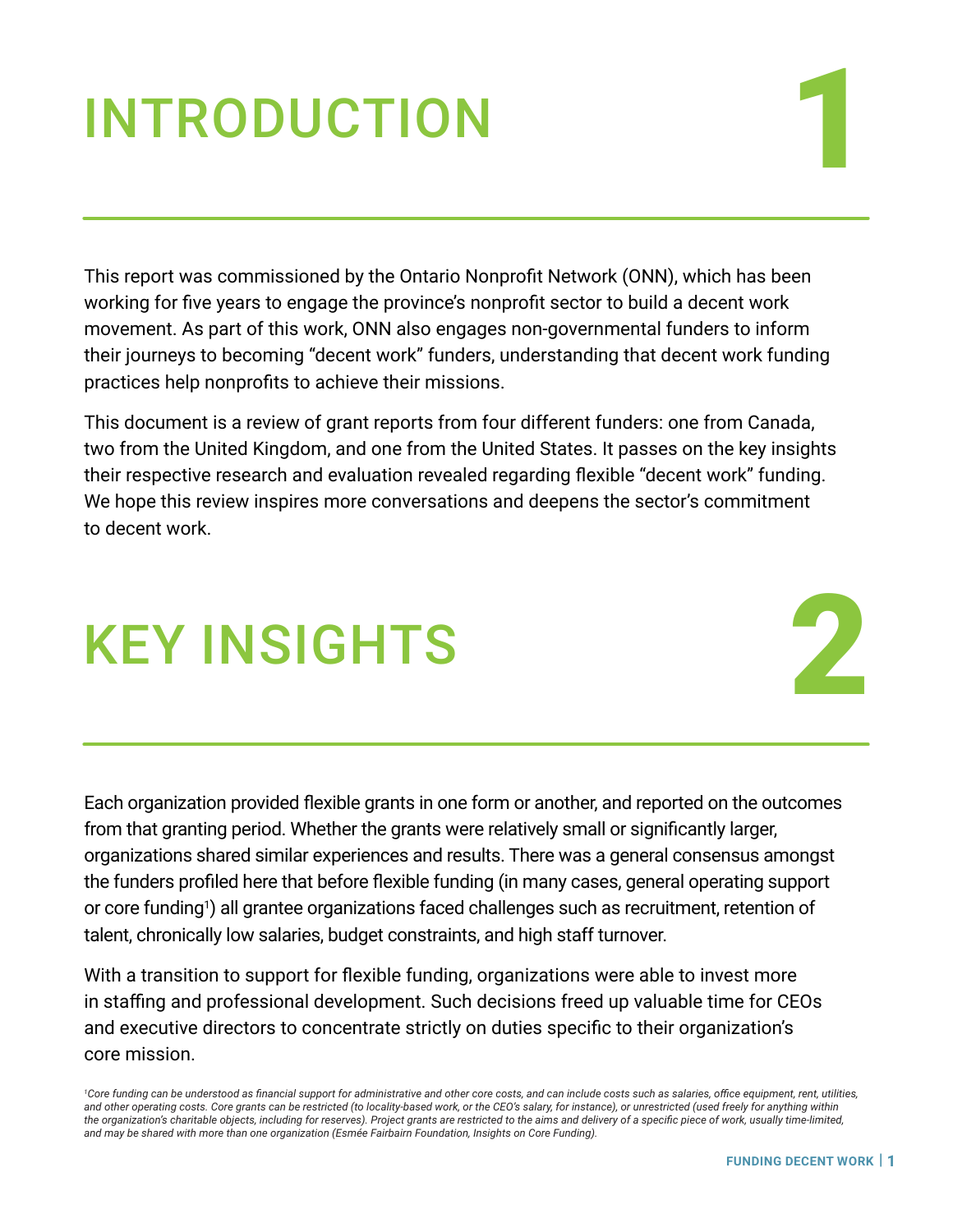This transition also allowed CEOs to quit chasing funds, and instead set up team time to delve into improving processes and creating evaluation metrics that gave them a deeper evidence base for their programming and the confidence to step forward at planning tables. *'We have more confidence now to be at the decision-making table with strategic partners. I feel like we are operating at a better, more strategic level locally and that is new – [we're] really raising our profile in the local community.'* (Lyle S. Hallman Foundation)

### TABLE 1: SUMMARY OF FUNDING ORGANIZATIONS

| Lyles S. Hallman<br>Foundation<br>(Canada)                   | Unrestricted<br>funding over<br>three to five<br>years                                                                                                                  | Covers up to 25 per cent of<br>an organization's total budget to<br>a maximum of \$250,000/year. |                                                                                                         | <b>Three</b><br>organizations<br>selected                                                                                                                                                                                                                    |
|--------------------------------------------------------------|-------------------------------------------------------------------------------------------------------------------------------------------------------------------------|--------------------------------------------------------------------------------------------------|---------------------------------------------------------------------------------------------------------|--------------------------------------------------------------------------------------------------------------------------------------------------------------------------------------------------------------------------------------------------------------|
| <b>Sussex</b><br>Community<br>Foundation<br>(United Kingdom) | Unrestricted funding \$44,000/year<br>for three years                                                                                                                   |                                                                                                  |                                                                                                         | Four organizations<br>selected                                                                                                                                                                                                                               |
| <b>Esmée Fairbairn</b><br>Foundation<br>(United Kingdom)     | 635 Unrestricted grants for a total \$127 million.<br>These grants are now closed and formed<br>he basis for the findings of the report<br>(628 learning conversations) |                                                                                                  |                                                                                                         | Today, 64 per cent<br>of their active<br>grants totalling<br>\$164 million<br>provide core<br>or unrestricted<br>support                                                                                                                                     |
| <b>BUILD Ford</b><br>Foundation<br>(United States)           | Six-year,<br>\$1 billion<br>funding<br>program<br>$(2015 - 2021)$                                                                                                       | Unrestricted<br>funding over<br>five years to<br>successful<br>applicants                        | On average,<br>60 per cent<br>of each<br><b>BUILD</b> grant<br>is completely<br>unrestricted<br>funding | Remaining 40<br>per cent of each<br>grant is still very<br>flexible funding,<br>but must be used<br>for "core support<br>for institutional<br>strengthening" $-$<br>activities designed<br>to promote<br>the long-term<br>resilience at the<br>organization. |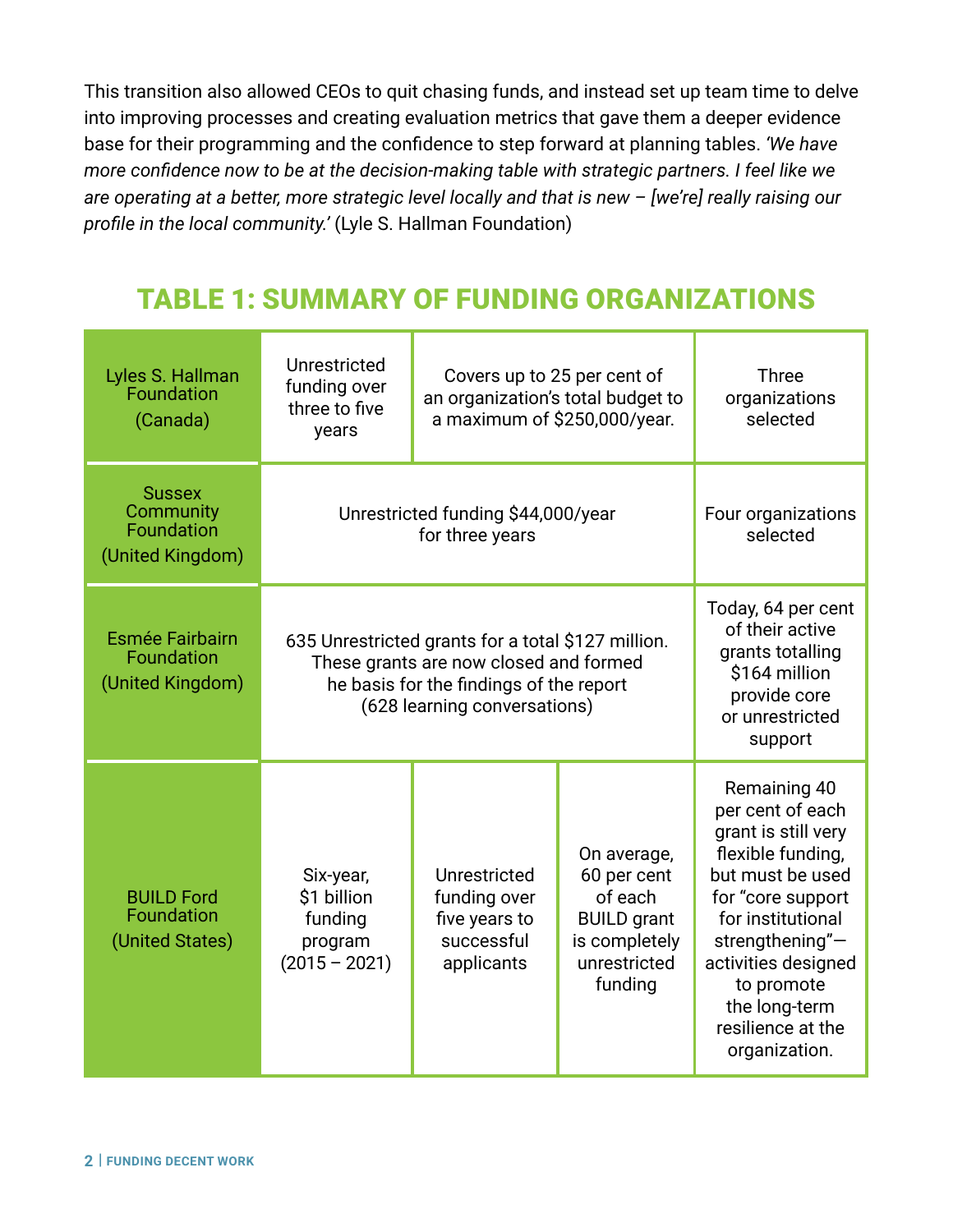## LYLE S. HALLMAN FOUNDATION (LSHF)



**General Operating Support Pilot Project, Year 1 Evaluation Brief, March 2020**

In 2018, the LSHF board introduced a General Operating Support (GOS) project to understand the potential and impact of unrestricted funding and how they can scale this approach. This initiative emerged from talks between LSHF executive members and their board on the impact expected from LSHF moving forward. The GOS project offered organizations unrestricted funding over three to five years. It also provided a means of supporting day-to-day organizational expenses. According to LSHF, GOS funding has proven to help nonprofit organizations focus on their missions, thereby allowing them to create a significant impact over time.

#### 3.1 CONTEXT 3.2 PROCESS

The process to implement the project included extensive research, consultation, and guidance from other organizations with GOS experience. LSHF committed to a three-year funding period, expecting that a percentage of the funds would go towards internal capacity building. Project funding covered up to 25 per cent of an organization's total budget to a maximum of \$250,000 per year.

LSHF shortlisted a group of organizations adhering to clear selection criteria, such as mission alignment with LSHF, existing relationships with LSHF, and trusted organizations.

LSHF then chose three organizations: Carizon Family & Community Services, Kinbridge Community Association, and YWCA Cambridge. Post-selection, executives of these organizations had access to peer learning circles, allowing them to have open conversations about the challenges they face.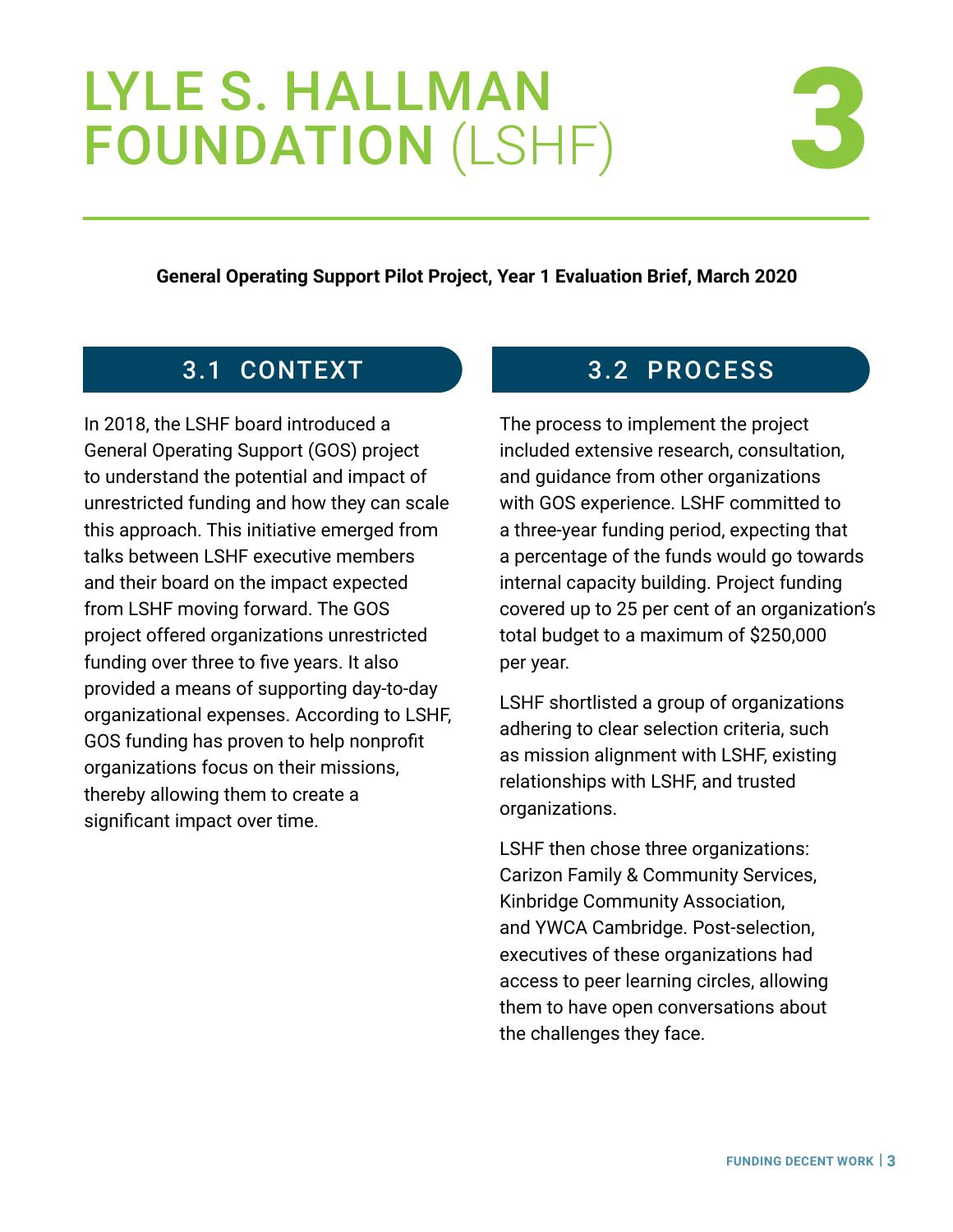#### 3.3 KEY INSIGHTS

*'We used to nickel and dime [key positions within the organization] … Now we are hiring people at the top of our grid, people with the right skill set and experience. This has made us able to live our strategic plan.'*

#### TABLE 2: OUTCOMES FOR LSHF-FUNDED ORGANIZATIONS

| Increased capacity to<br>deliver on the strategic<br>plan, including quality<br>improvement and<br>outcome measurement | <b>Board</b><br>development                                                                                     | <b>Hired Manager</b><br>of Talent and<br>Engagement                           | Hired an<br>Engagement and<br>Communications<br>Supervisor                                                                                       |
|------------------------------------------------------------------------------------------------------------------------|-----------------------------------------------------------------------------------------------------------------|-------------------------------------------------------------------------------|--------------------------------------------------------------------------------------------------------------------------------------------------|
| Hired a Director of<br><b>Fund Development</b>                                                                         | Hired a part-time<br>Programs Lead                                                                              | <b>Hired a Quality</b><br>Development<br>Officer                              | Increased investment<br>in fundraising                                                                                                           |
| <b>Hired a Director</b><br>of Philanthropy                                                                             | Hired a Fund<br>Development<br>Coordinator and<br>purchased software<br>and training in<br><b>Donor Perfect</b> | Wage adjustments,<br>policy development,<br>and health and<br>safety upgrades | <b>Staff members</b><br>increased ability<br>to attend external<br>conferences and<br>training sessions for<br>their professional<br>development |
| Updated<br>evaluation<br>tools                                                                                         | Diversity and<br>inclusion training<br>across the<br>organization<br>(including board<br>of directors)          | Improved<br>financial stability<br>(loan repaid & no<br>cuts to services)     | Used \$60,000 to<br>reduce the net asset<br>deficit position in the<br>operating fund                                                            |

In 2020, LSHF approved Cohort 2 of the GOS pilot, focusing on collaboration. The total annual investment in the GOS pilot is now \$1.9 million across six organizations/networks, with individual grants ranging from \$150,000 to \$500,000 per year.

Cohort 1 has been extended to five years; cohort 2 was brought on with a three-year commitment. A total of more than \$10.7 million has been granted. More than 80 per cent of that was unrestricted, between the pilot and the proactive, COVID-response, "breathing room" grants made in June 2020.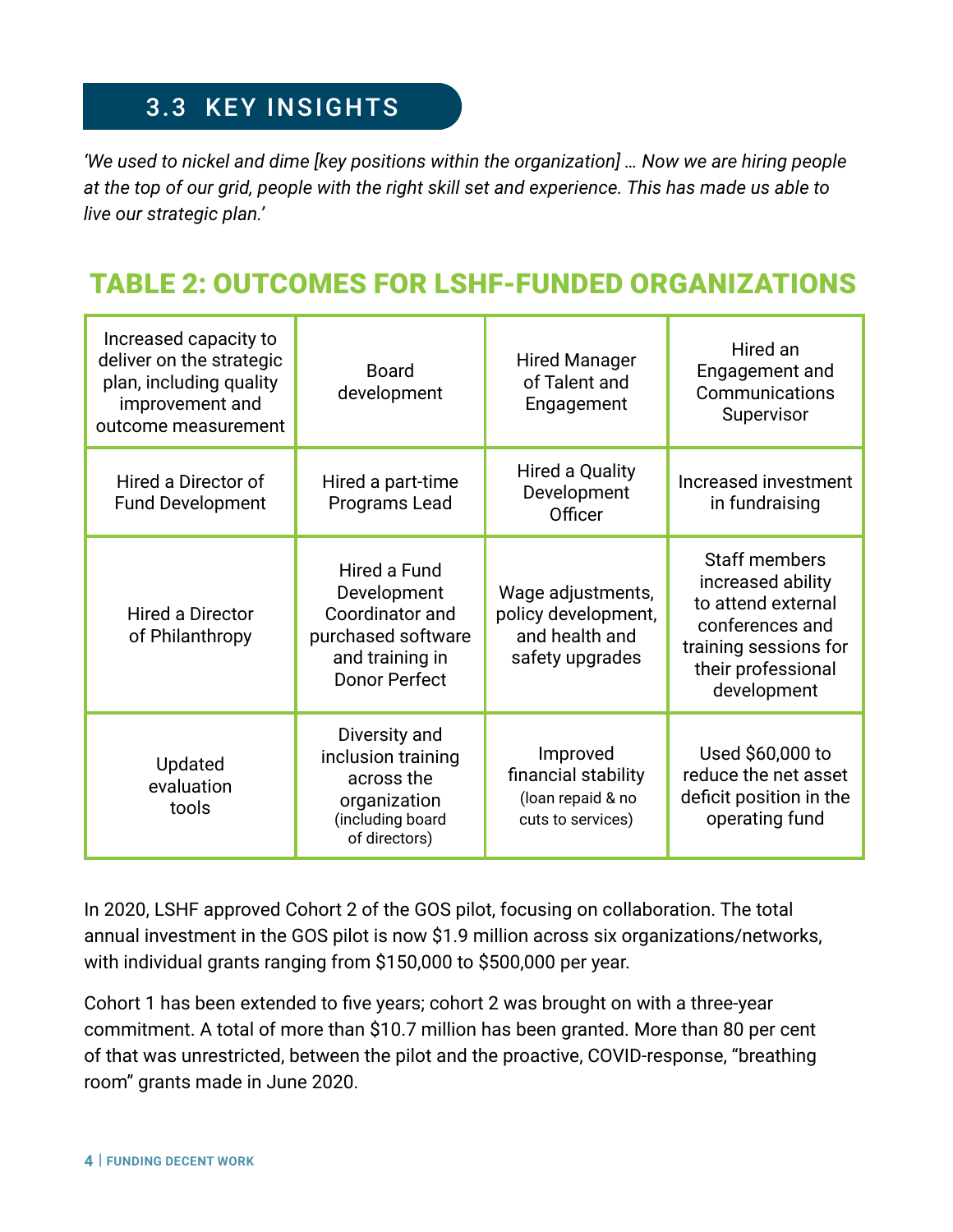## SUSSEX COMMUNITY FOUNDATION (SCF)



#### **Unrestricted Funding Study Report, August 2017**

*'The Blagrave/SCF grant means we aren't trying to squeeze time into a small team already to do general fundraising – that takes time away from the real work. This grant gives us the luxury of flexible funding and letting the CEO focus on delivering what is central to our mission'*

Sussex Community Foundation (SCF) runs a program with the Blagrave Trust that provides unrestricted grants of £25,000 (\$44,000 CDN) to four organizations each year for three years. These organizations all work with children and young people, and focus on one or more of the following: vulnerability, disability, and special educational needs addressed outside formal education. The Blagrave Trust states that it is 'looking to see how this grant would enable local organizations to make a significant step-change in their ability to make a difference to the lives of disadvantaged children.'

#### 4.1 CONTEXT 4.2 PROCESS

SCF receives 30 applications for unrestricted funding. The SCF grants team evaluates these applications before submitting them to a grants panel of SCF trustees and members from the Blagrave Trust. The panel reviews all applications and shortlists select organizations for an assessment visit by an SCF panel member. Grants are then awarded at a second panel meeting to four organizations: Mankind, Extratime, PACSO, and Adventure Unlimited.

Once grants are awarded, an SCF's program manager meets with each grant recipient to agree on their goals and a monitoring framework for the first year. The program manager calls each recipient after six months for a verbal report and shares this information with SCF and the Blagrave Trust. Each grant recipient also outlines their plans for the upcoming years with the SCF team. This process has allowed SCF to remain in close contact with the grant recipients and tailor monitoring frameworks for each group and project.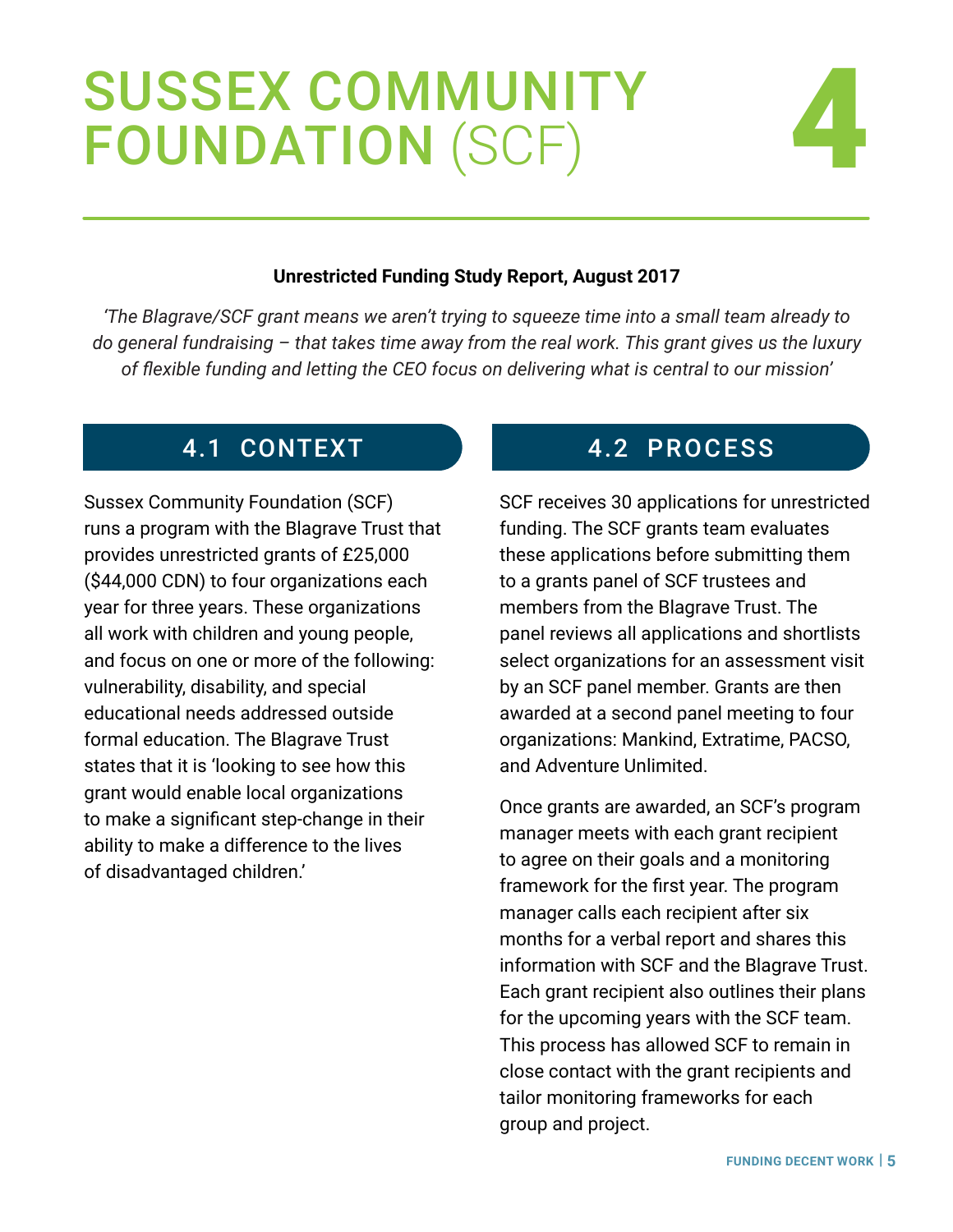#### 4.3 KEY INSIGHTS

All four organizations used funds to review their organizational structure, work with their team on administrative systems, bringing a sense of one team and of ownership over the process. Additionally, two out of the four organizations used their grant to hire new staff to help with administration or lead particular work areas. Organizations developed new income strategies and explored non-charitable trading, social enterprise models, and partnerships. Overall, grantees felt in a sounder financial position with less pressure to search for new funds constantly.

The Grant allowed CEOs to quit chasing funds, set up team time to delve into processes, and create evaluation metrics that gave them a deeper evidence base for their programming and the confidence to step forward at planning tables.

### TABLE 3: OUTCOMES FOR SCF-FUNDED ORGANIZATIONS

| Stronger network<br>engagement | Improved<br>financial<br>stability | <b>Greater means</b><br>to secure further<br>funding | Strengthened<br>organizational<br>structure |
|--------------------------------|------------------------------------|------------------------------------------------------|---------------------------------------------|
| Increased opportunity          | Increased sense                    |                                                      | Increased ability to explore new            |
| to hire young talent           | of confidence                      |                                                      | ideas & plan for the future                 |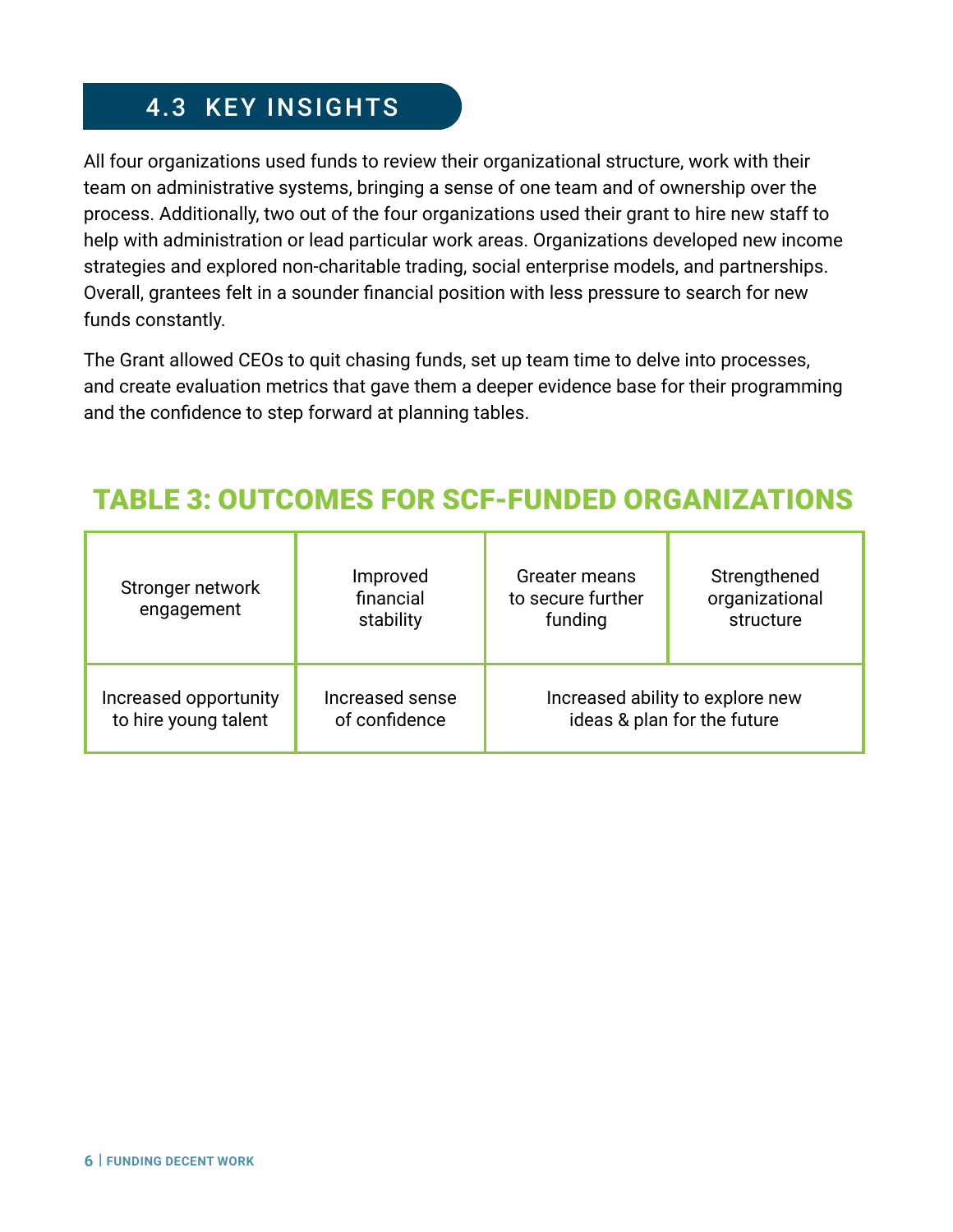# ESMÉE FAIRBAIRN 5



#### **Insights on Core Funding, March 2019**

*'Core funding ... enables us to think longer term and be responsive to opportunities for increasing our impact in a rapidly changing context'*

The Esmée Fairbairn Foundation (EFF) offers unrestricted, core, and project grants, in addition to social investments. The foundation aims to let organizations choose the type of grant or investment they need for their work. The foundation has gradually increased core funding over the past decade. Today, 64 per cent of its active grants (\$163 million) provide core or unrestricted support. Core funding provides money to organizations for their central running costs, including salaries, rent and overhead, fundraising costs, and digital innovations.

EFF bases its insights on core funding through its grants to 320 organizations amounting to £36 million (approximately \$62 million). Moreover, the foundation has committed to funding 39 organizations out of the 320 for at least 10 consecutive years. Most of the core funding has gone towards organizations fighting for social change and the environment.

EFF's report is based on 628 learning conversations held by EFF's grants managers with each organisation they fund at the end of the grant. Their conversations cover what worked well and what didn't, and the work it supported.

#### 5.1 CONTEXT 5.2 KEY INSIGHTS

#### GREATER FINANCIAL AUTONOMY

Since 2005, EFF has provided unrestricted core funding of £588,000 (\$1 million) to ShareAction, which helps corporate investors become responsible investors focusing on climate change, improving workplace practices, and health. ShareAction reports that core funding allows them to remain independent of corporate donations or the investment industry that would compromise its mission, plus it is now able to think longterm and be responsive to opportunities to increase impact in a rapidly changing context:

'Core funding allows for growth and exploring different directions. It means we can invest in the infrastructure needed to run an effective, efficient organization and have greater autonomy over where our work is going'.

#### UNLOCKED FURTHER FUNDING

EFF reports that when specifically speaking to outcomes from the core funding, 14 per cent of organizations which received an unrestricted grant, and 9 per cent of those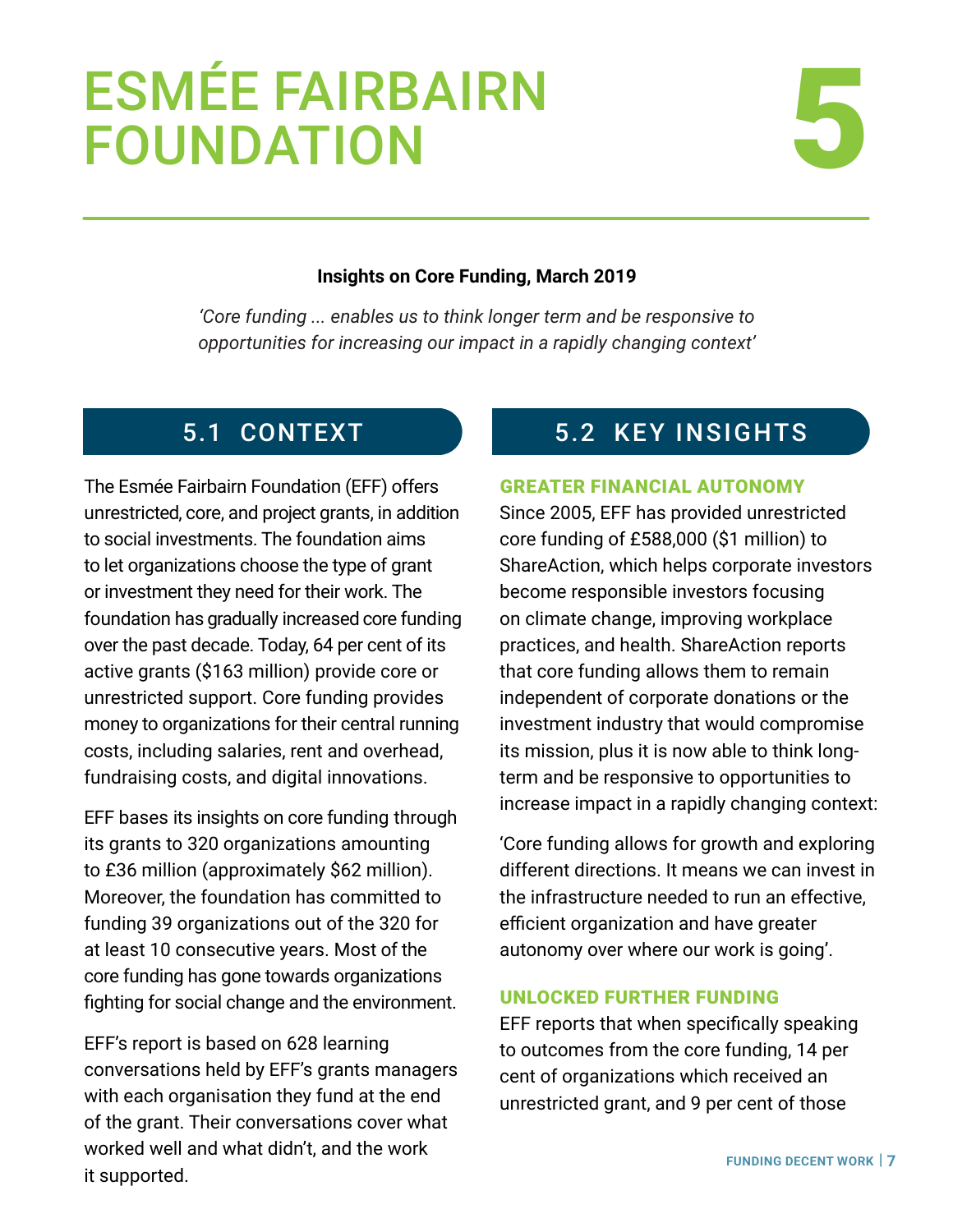#### UNLOCKED FURTHER FUNDING (CONTINUED)

#### with a core costs grant, gave unsolicited feedback that their respective grants had unlocked further funding (based on end-of-grant learning conversations with 628 organizations). This compares favourably to 2 per cent of project-funded organizations that reported the same.

#### STRONGER FOCUS ON ISSUES AT HAND

Organizations reported being able to concentrate more on policy change, with a greater focus on emerging issues, and better able to communicate about necessary change.

#### INVESTING IN STAFF AND TALENT DEVELOPMENT

Many also said they improved staff hiring and increased investment in staff and talent development. They also reported hiring for more positions and that core funding enabled them to focus on back-office development, train staff, and build appropriate systems for their new size.

#### CAPACITY BUILDING

Internal work processes and systems were also strengthened, building internal capacity to help organizations focus on developing and improving support for users, and reduce time spent on low-value added activities. Organizations also said they were able to begin exploring new ideas and plan for the future, and had more time and confidence to try new things and learn from challenges and mistakes.

#### TABLE 4: OUTCOMES FOR EFF-FUNDED ORGANIZATIONS

Are directly related to the overall mission of the organization or, alternatively, might relate to just one aspect of the organization's work

Are more likely to change over the course of a grant

Are likely to be more ambitious, longer-term, and harder to measure

Harder to isolate the effect/outcomes of the grant due to a holistic emphasis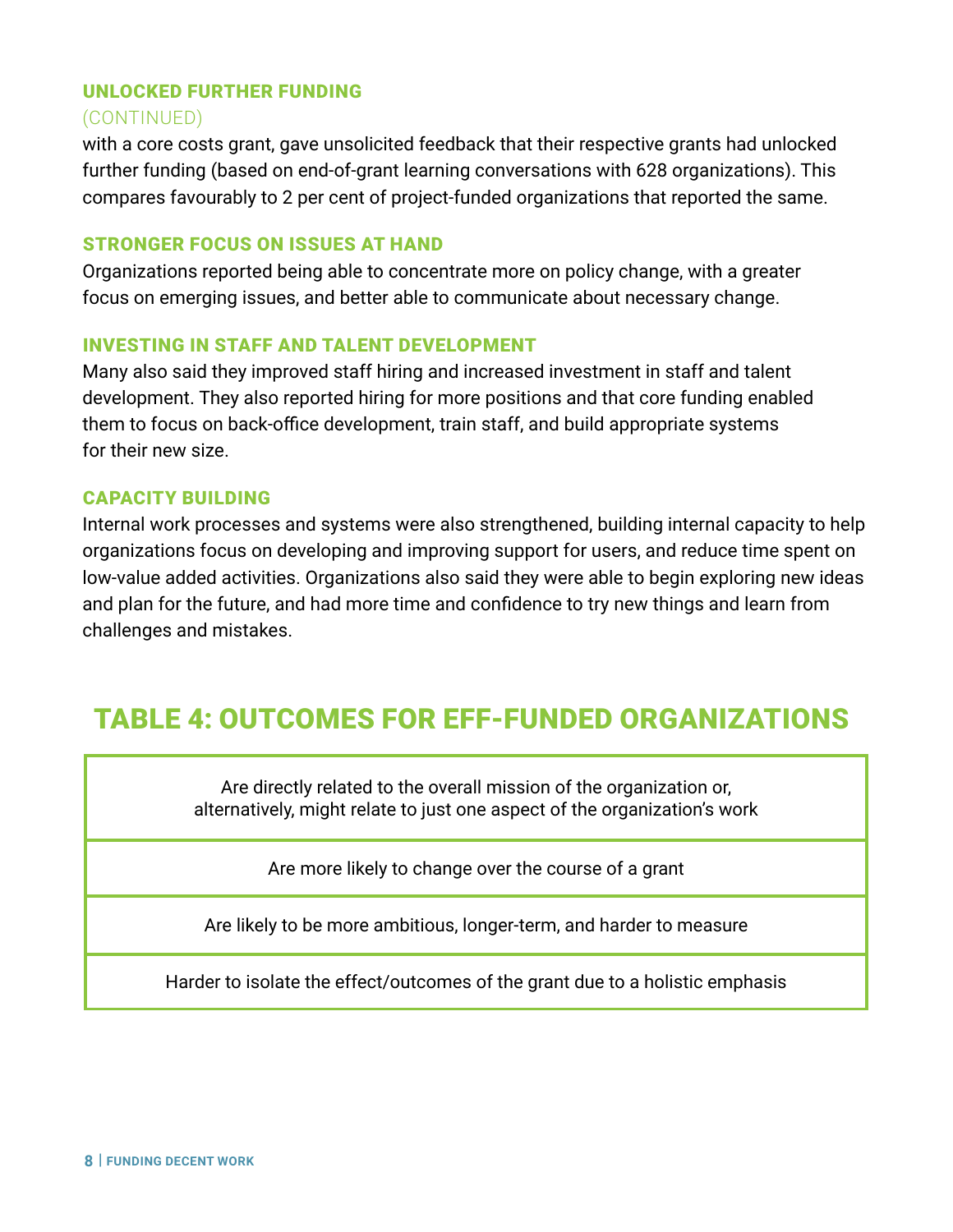# FORD FOUNDATION 6



#### **Developmental Evaluation, January 2020**

*'Reliable, flexible, and long-term support has enabled leaders to pivot their strategies in response to volatile and variable external environments'*

#### 6.1 CONTEXT

In 2015, the Ford Foundation launched its BUILD initiative as a six-year, \$1-billion commitment to building institutions and networks. BUILD provides multi-year commitments, general operating support, and dedicated funding for institutional strengthening to 300 grantee partners. The largest organization has an annual budget of over \$200 million, while the smallest has less than \$200,000. BUILD grantees are based in 27 countries. Once invited to join the program, BUILD grantees receive five years of funding, including both general support and core support dedicated to institutional strengthening. Institutional strengthening in this sense means increasing the capacity of organizations to perform their functions with a focus on improving governance.

Overall BUILD is an experiment in grant-making, characterized by a fundamental change in power relations between the Ford Foundation and its grantees. BUILD is based on three guiding principles:

| Grantees should decide<br>where and how to invest<br>as they know best | Grantees need time<br>to invest strategically,<br>taking into account that<br>there are no quick fixes | Grantees need to invest<br>in making their institutions<br>strong so that they can work<br>effectively and responsibly |
|------------------------------------------------------------------------|--------------------------------------------------------------------------------------------------------|------------------------------------------------------------------------------------------------------------------------|

Core BUILD pillars include: flexible funding, a multi-year funding commitment and dedicated support for institutional strengthening.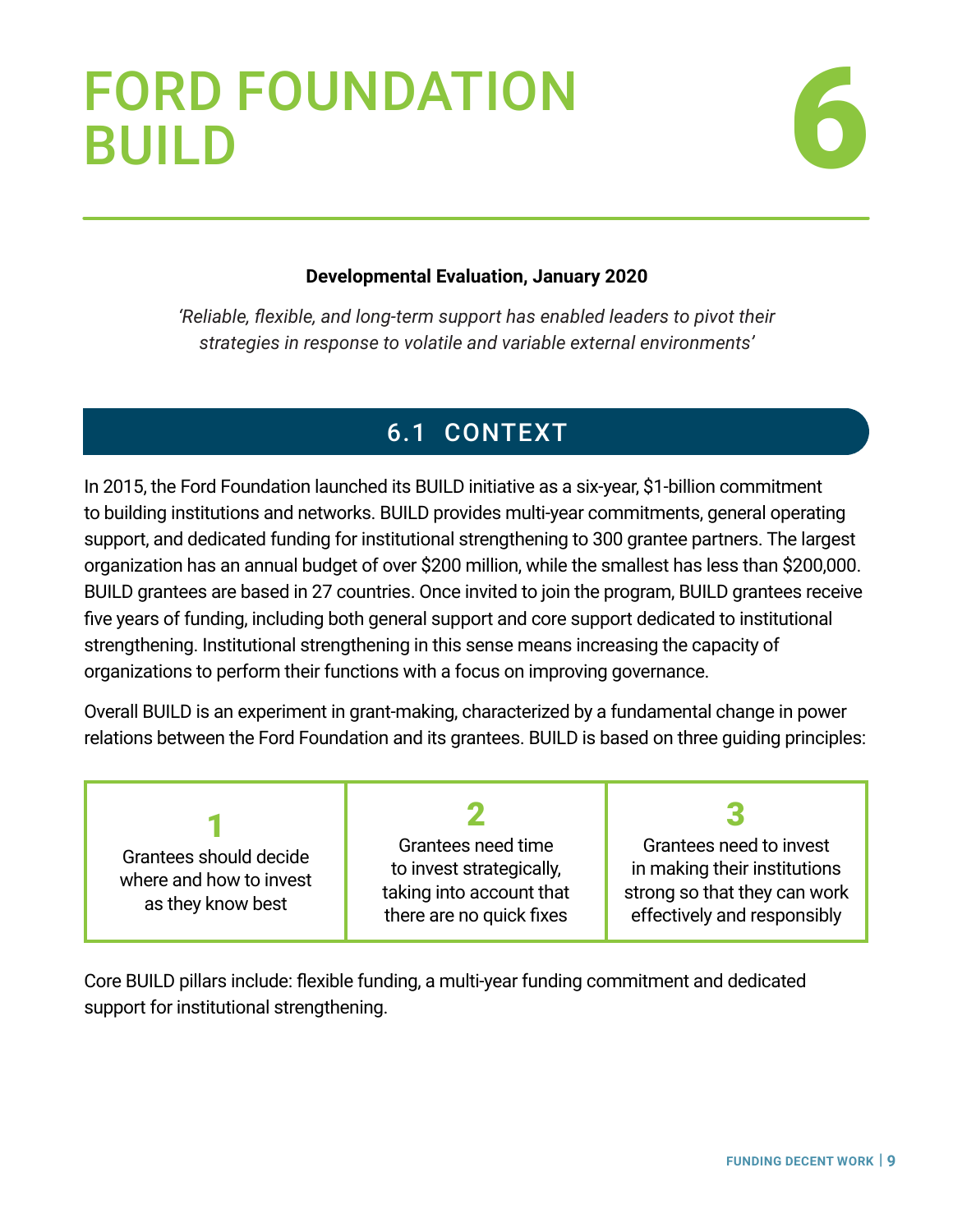#### 6.2 PROCESS

Organizations participating in BUILD receive a multi-year funding commitment. The majority of that commitment comes in the form of general operating support, with the remainder allocated as core support towards institutional strengthening. Grantees develop their own plans for the type of institutional strengthening they wish to pursue with these funds. Since every organization determines its own institutional strengthening needs - and every organization is unique - no two BUILD grants are identical.

#### 6.3 KEY INSIGHTS

#### GENERAL

• BUILD's funding commitment of six years has allowed many organizations to invest in human resource development, management, and training systems, introducing administrative restructuring and changing organizational culture.

#### INCREASED STAFFING AND TALENT DEVELOPMENT

- Expand staff, pay better salaries, and enhance job security, increasing human resources capacity and having a new talent pipeline as an essential strategy to promote organizational sustainability
- Health and retirement benefits, greater job security, and stability, among other staff care investments
- Understaffed grantee organizations were able to hire and retain staff allowing senior leadership and executive directors to work on their organization's mission, rather than be occupied by day-to-day operations

#### INTERNAL SYSTEMS & PROCESSES

• Improved financial management, project cycle management, reporting, and budgeting structures

#### FINANCIAL RESILIENCE

- 64% of grantees reported that they built new funding or partnerships
- 46% have negotiated improvements in funding size due to being a BUILD grantee
- Organizations led by people of colour found it especially important to use BUILD's support to leverage funding from donors resistant to giving a large and long-term grant.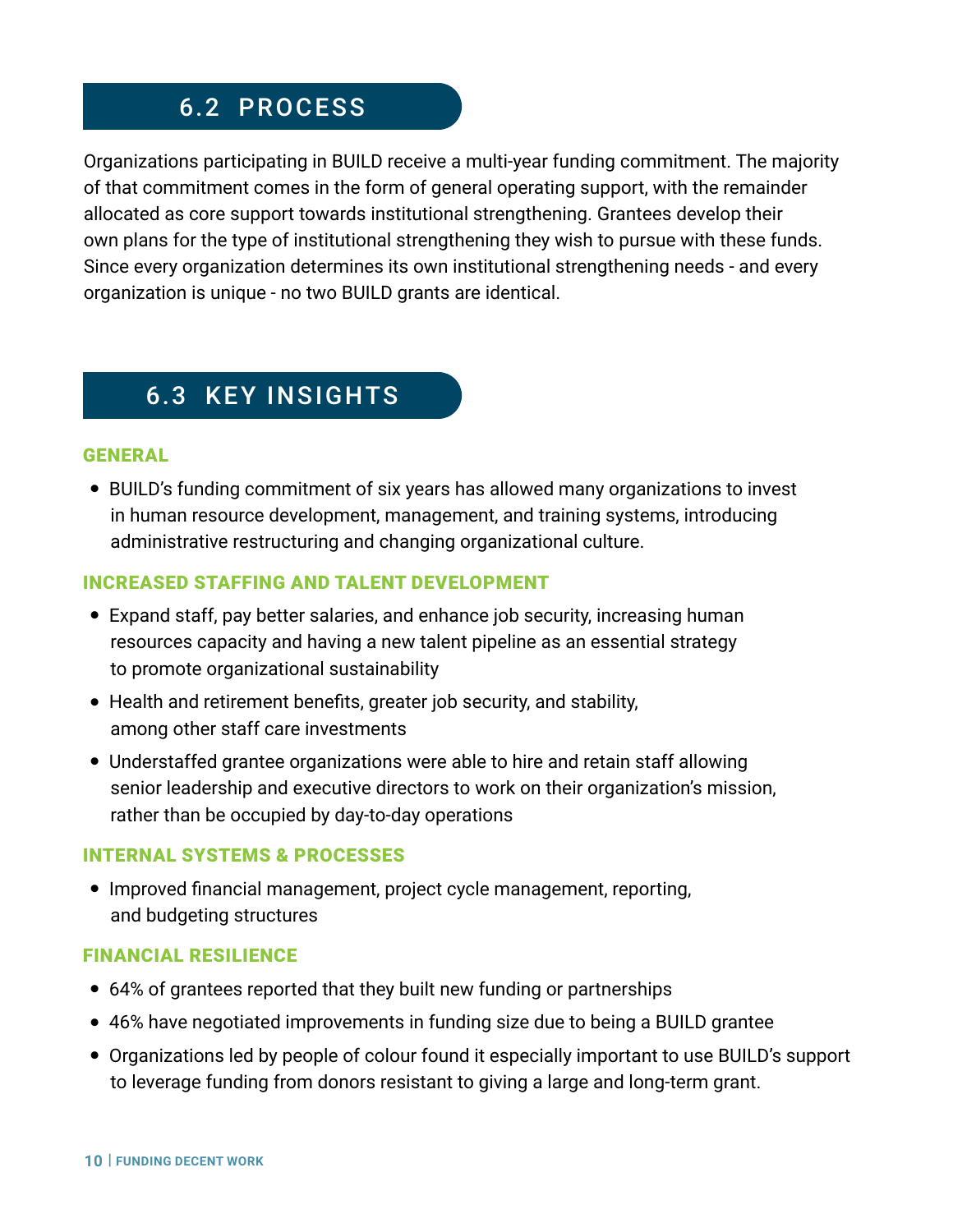#### ORGANIZATIONAL CULTURE

- Able to tackle long-standing or emerging cultural problems related to rigid hierarchies or to the challenge of managing stress derived from their working environments
- Increased team building, regular staff retreats, closing offices during long holidays to avoid staff burnout
- Launched initiatives focusing on organizational diversity, equity, and inclusion as a crucial dimension of institutional strengthening

#### NETWORK ENGAGEMENT

• Enhanced strategic clarity of grantees' network engagement efforts via analysis of where the impact is needed and where coalitions can be formed

#### MISSION IMPACT

• Financial resources to put in place infrastructure to hire more people and redistribute workloads so that leadership could be more active in various collaborations and be more present at decision-making tables

#### SOCIAL JUSTICE IMPACT

• Expanded geographic reach, increase staffing, diversify into new areas of work, and reinforce partnerships, thus becoming better positioned in the social justice ecosystem.